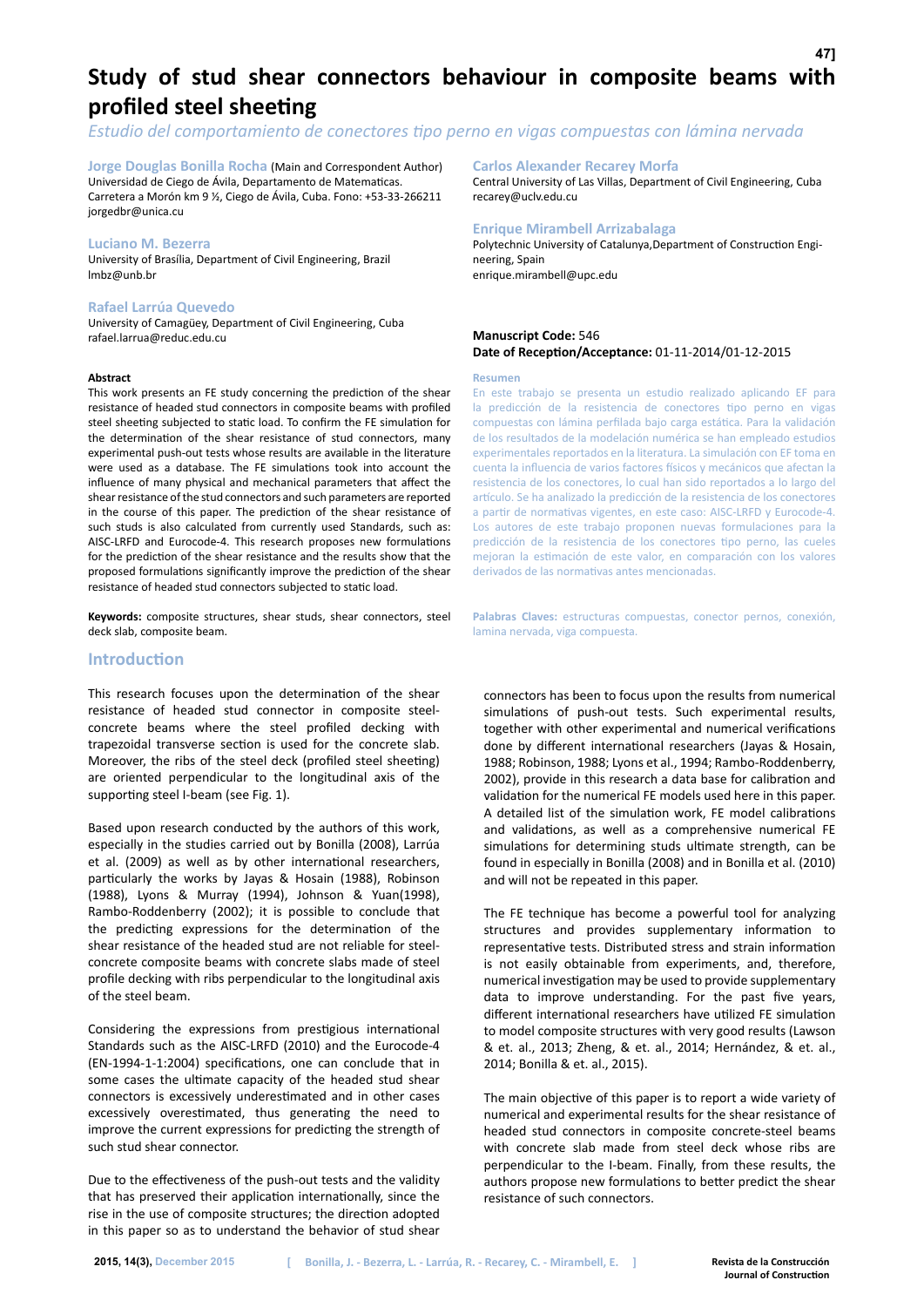AISC-LRFD (2010) defines expression (1) for calculating the shear resistance for headed stud connectors in composite section made up of concrete slabs using steel deck and steel I-beam.

$$
Q_{\kappa}=0.5\cdot A_{\kappa}\cdot\sqrt{f_{\epsilon}\cdot E_{\epsilon}}\leq R_{g}\cdot R_{g}\cdot A_{\kappa}\cdot F_{\kappa} \qquad (1)
$$

Where: Asc is the area of the stud cross-section (in2); f'c is the strength specified for concrete in compression (ksi); Ec is the modulus of elasticity for concrete (ksi); Fu is the minimum strength specified for the connector in tension (ksi). Rg and Rp are reduction coefficients. Eurocode-4 (EN-1994-1-1:2004) defines expression (2) for calculating the shear resistance for headed stud connectors in the composite section made up of solid concrete slabs.

$$
Q_{\rm re} = 0.37 \cdot \alpha \cdot A_{\rm re} \cdot \sqrt{f_{\rm ek} \cdot E_{\rm e}} \le 0.8 \cdot A_{\rm re} \cdot f_{\rm u} \tag{2}
$$

Where: Asc is the stud connector's cross-sectional area in (m2); ∝ is reduction coefficient; fck is the characteristic compressive strength of the concrete (MPa); Ec is the modulus of elasticity of the concrete (MPa); fu is the ultimate tensile strength of the stud steel (MPa). For composite section made of concrete slab with the steel deck ribs orientated perpendicular to the I- beam axis, it is necessary to reduce the value obtained in expression (2) by multiplying this value by the reduction coefficient (kt). The method proposed by Rambo-Roddenberry (2002) consists: (1) For headed shear studs in profiled steel decks of 51 mm and 76 mm in height where the relation between the connector diameter (d) and the I-beam flange thickness (tf), that is (d/tf)  $\leq$  2.7, the following expression is proposed (3):

$$
Q_e = R_p \cdot R_k \cdot R_d \cdot A_w \cdot F_u \tag{3}
$$

In expression (3), Rp is the reduction coefficient that considers the stud position inside the steel deck rib and takes the value Rp = 0.68 for the favorable position (SP) [emid-hr  $\geq$  56 mm (2.2 in)]; Rp = 0.48 for the unfavorable position (WP) (emid-hr < 56 mm) and Rp =0.52 for headed shear studs in staggered position - where emid-hr is the average distance from the stud to the profile decking sheet – see Fig. 1. Rn is a reduction coefficient that considers the number of connectors inside the steel deck ribs and takes the value Rn = 1.0 for one stud per rib or for studs in StP. Rn = 0.85 for two studs per steel deck rib. Rd is a coefficient that takes into consideration the thickness

of the profile decking sheet and assumes the value  $Rd = 1.0$ for the favorable position of studs and all sheet thicknesses (or sheet number or gauge as known in practice).  $Rd = 0.88$ for studs placed in WP inside the ribs and deck sheet #22. Rd  $= 1.0, 1.05$  and 1.11, for sheet gauges, respectively, #20, #18 and #16. (2) For headed studs in profile decking sheet with heights of 25 mm and 38 mm and where the relation between the stud diameter and the steel deck thickness (d/tf)  $\leq$  2.7, the following expression is (4):

$$
Q_{sc} = R_n \cdot 3.08 \cdot e^{0.048 \cdot A_{sc} \cdot F_U} \tag{4}
$$

In expression (4), Rn takes the value Rn=1.0 or Rn=0.85, respectively, for one or two headed stud per steel deck rib. When  $(d/ff) \leq 2.7$  is not satisfied, the values obtained in expressions (3) and (4) should be multiplied, by the factor  $(1.5·[(d/t)-2.7]).$ 

# **Description of the Problem**

#### **Comparing shear resistance of connectors**

In this section, the precision in predicting the shear resistance of stud connectors, considering the three procedures described before is examined. In all cases, a comparison between the estimated value and the experimental shear resistance is shown.



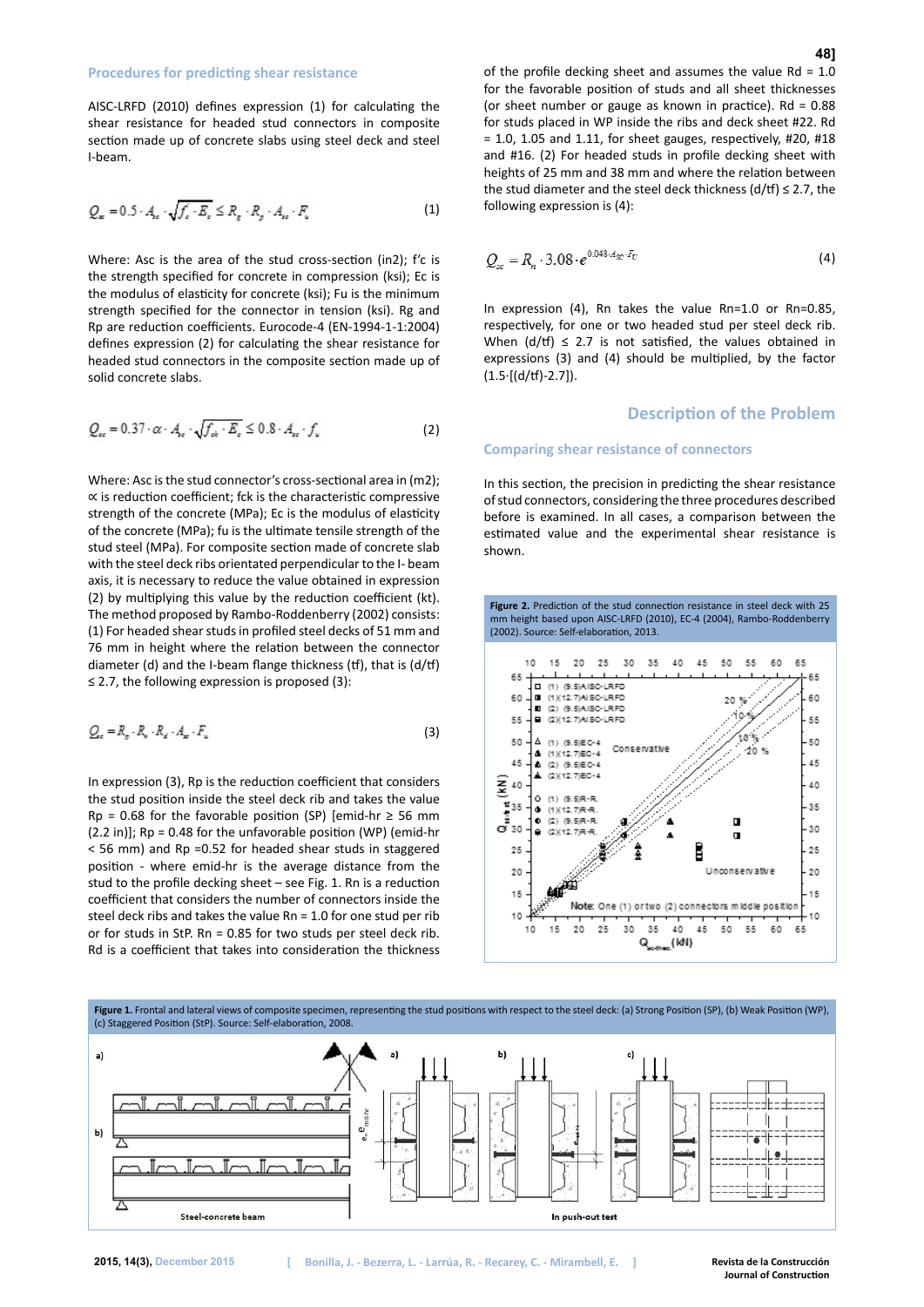In Figs. 2 to 5, the symbol  $(X)Y(Z)$  means  $X =$  number of studs,  $Y =$  stud position,  $Z =$  stud diameter. In such figures, the trend (conservative, unconservative), in the shear resistance value can be noticed considering the three methods studied in the section before. In Fig. 2, it is interesting to see how the Rambo-Roddenberry (2002) procedure is accurate for steel deck with height of 25 mm, but not so for steel deck with height of 51 mm (see Fig. 5). The shear resistance is overestimated especially for connectors in SP. However, for 76 and 80 mm height of the steel deck ribs, the procedures analyzed showed a clear trend to overestimate the stud shear resistance (see Fig. 5). The AISC-LRFD (2010), generally, overestimates the stud shear resistance for various types of steel deck, particularly for the 76 mm deck height (see Fig. 3).

The prediction according to the Eurocode-4 (EN-1994-1- 1:2004) shows some dispersion when compared to the other methods analyzed (Rambo-Roddenberry, 2002) and AISC-LRFD (2010). On the one hand, very conservative results are obtained, in other cases, as with studs in WP; the shear resistance is overestimated (unconservative results) as can be seen in Figs. 2 and 4. Given the previous analysis, better calculation expressions are required for the stud shear resistance for deeper profiles. In the literature, there is extensive experimental work for steel deck with 51 mm height; however, this does not occur for steel profiles with greater heights. Rambo-Roddenberry (2002) generated expressions based upon regression models that scarcely used 76 mm steel profiles. Rambo-Roddenberry's method overestimates the stud shear resistance for those deck height used (see Fig. 5(b)).



**Figure 4.** Prediction of the shear resistance according to EC-4 (2004) for steel deck with different heights (hr): (a) hr = 51 mm and (b) hr = 76 and hr = 80 mm. Source: Self-elaboration, 2013.

**49]**



**Figure 5.** Prediction of the shear resistance based upon Rambo-Roddenberry's Method (2002) for Steel deck with different heights (hr): (a) hr = 51 mm and (b) hr = 76 and 80 mm. Source: Self-elaboration, 2013.

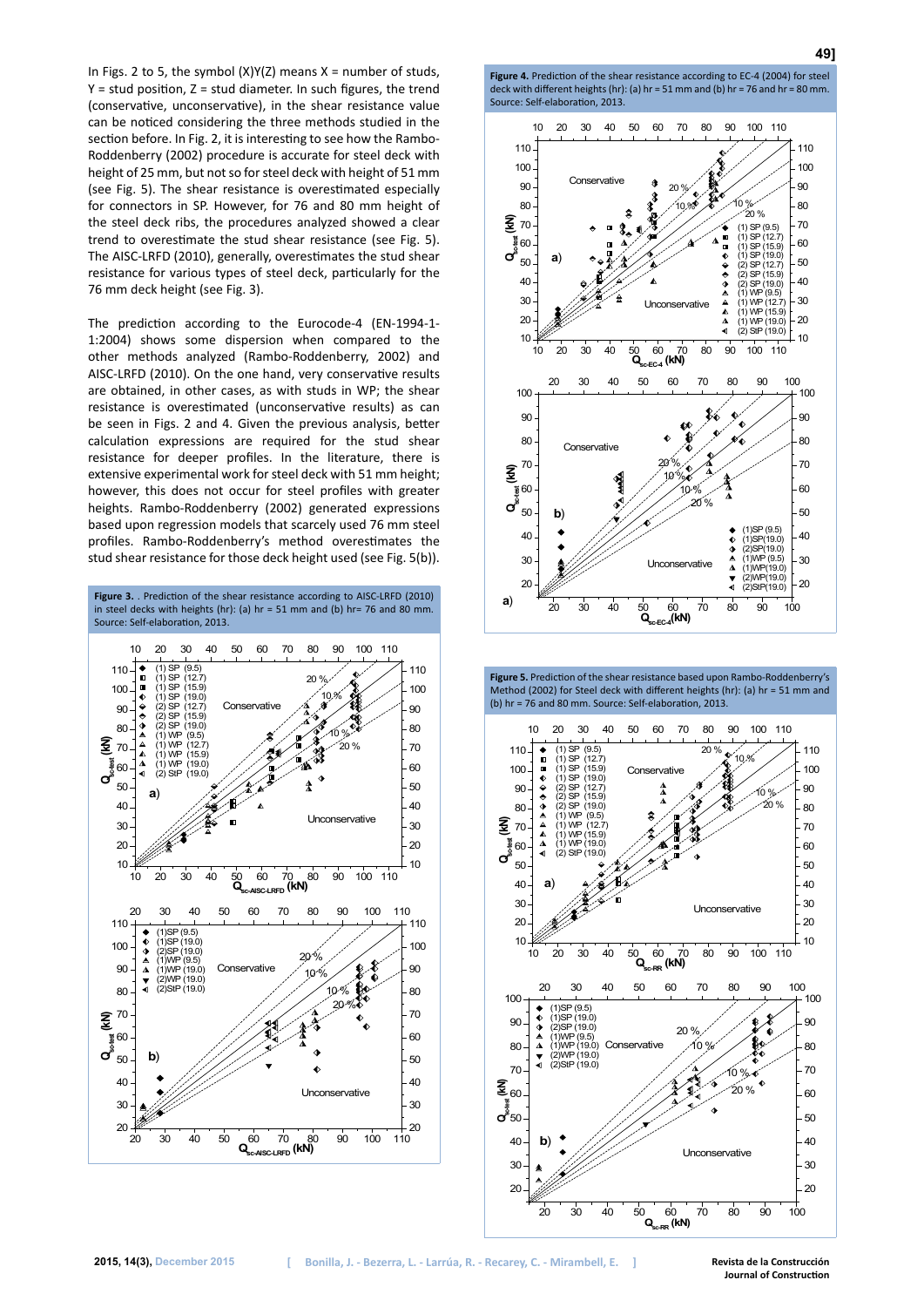Finally, it is noticed that in the studies presented in this section, the stud resistances were analyzed considering studs in different positions (SP, WP, StP) and with different diameters [9.5 (3/8), 12.7 (1/2), 15.9 (5/8) and 19 mm (3/4 in)] (see Fig.: 2, 3, 4, 5 and 7).

# **Methodology**

#### **Compressive strength of concrete**

The effect of compressive strength of concrete (f'c) on stud shear resistance has been studied numerically by Bonilla (2008). From these results, it became evident that this parameter significantly influences the shear resistance of the stud connections - mainly when the connectors are placed in SP or in StP. Therefore, the authors of this work consider that the factor (f'c) should be taken into account for the calculation procedure of the shear resistance of the studs. The expression developed by Rambo-Roddenberry (2002) does not consider the concrete effect on the connection behavior.

# **Thickness of the steel deck sheet**

Throughout the research developed by Lyons et al. (1994), it is possible to verify that specifically with studs in an unfavorable position (WP), there are increases in the shear resistance of a stud when the thickness of the steel deck increases, this is not the case with studs in the favorable position (SP) (see Table 1).

Bonilla (2008) accomplished numerical studies in which there are similar conclusions to those achieved by Lyons et al. (1994). From these studies, a coefficient for the shear resistance of stud (∝3) is derived and will be considered for studs in unfavorable position in the new procedure for the calculation of shear resistance of stud connectors that will be proposed by the authors in section: results of this article.

#### **Connector cross-section and tensile strength**

The cross-section of the connector influences the shear resistance of stud considerably and this has been studied numerically by Bonilla (2008). That conclusion is also in agreement with experimental studies conducted by various researchers such as Rambo-Roddenberry (2002) and Lyons et al. (1994). Additionally, it must be pointed out that stud ultimate tensile strength (Fu) does not significantly influence

#### **Shear connector height**

In order to investigate the influence of the connector height (hc) on its shear resistance, experimental studies developed by Lyons et al. (1994) are taken as the principal basis noting also that they used 19 mm diameter shear connectors placed in favorable (SP) and in staggered positions (StP), as well as steel decks with 51 mm (2 in) and 76 mm (3 in) heights (hr). From these studies, it can be concluded that the increase in the shear resistance of stud connectors is hardly significant with the varying relation (hc/hr). Hence, it is convenient not to include this parameter as a variable in the calculation of the shear resistance of stud and this is in agreement with the conclusions from Rambo-Roddenberry´s (2002) research.

#### **Steel deck height**

Eurocode 4 (EN-1994-1-1:2004) and expression (3) (for hr = 51 and 76 mm) and expression (4) (for hr = 25 mm)), proposed by Rambo-Roddenberry (2002) includes the steel deck height as a parameter in formulating the expression to calculate the shear resistance of stud connectors. Throughout the studies by Bonilla (2008) and other experimental observations (Robinson, 1988; Sublett, Easterling & Murray, 1992; Lyons et al. 1994, Rambo- Roddenberry 2002), the steel deck height parameter influences the shear resistance of stud connectors.

#### **Shear connector position**

Most steel deck has a central stiffener in the middle of the deck rib and studs welded off-center of the deck rib may be in strong or weak positions. In the expressions in AISC-LRFD (2010) and Rambo-Roddenberry (2002), the stud location inside the steel deck rib is taken into account. In fact, from the experimental studies carried out by Rambo-Roddenberry (2002) and also supported by experimental investigations from Robinson (1988), Sublett et al. (1992), Johnson & Yuan (1998); the influence of the stud position on its shear resistance has been widely confirmed.

According to Rambo-Roddenberry (2002), the studs can be in a strong position (SP) when emid-hr ≥ 56 mm (2.2 in), and in a weak position (WP) when emid-hr < 56 mm. Note that emid-hr

| Table 1. Influence of the decking sheet thickness in shear resistance of stud connectors in WP. Source: Self-elaboration, 2013. |          |                        |            |                       |                                  |                                                       |  |
|---------------------------------------------------------------------------------------------------------------------------------|----------|------------------------|------------|-----------------------|----------------------------------|-------------------------------------------------------|--|
| Source                                                                                                                          | Specimen | Deck thickness<br>(mm) | Deck gauge | Qsc-test-5.08<br>(kN) | Qsc-test-5.08<br>(means)<br>(KN) | Qsc-test-5.08 (means) /<br>Qsc-test-5.08 (means), #20 |  |
| Lyons et al.<br>(1994)<br>$fc = 18.75$<br>(MPa)                                                                                 | S20-D40  | 0.762                  | 22         | 48.70                 |                                  | 0.88                                                  |  |
|                                                                                                                                 | S20-D41  | 0.762                  |            | 48.75                 | 47.74                            |                                                       |  |
|                                                                                                                                 | S20-D42  | 0.762                  |            | 45.77                 |                                  |                                                       |  |
|                                                                                                                                 | S21-D43  | 0.914                  | 20         | 49.33                 | 54.11                            | 1.00                                                  |  |
|                                                                                                                                 | S21-D44  | 0.914                  |            | 52.26                 |                                  |                                                       |  |
|                                                                                                                                 | S21-D45  | 0.914                  |            | 60.76                 |                                  |                                                       |  |
|                                                                                                                                 | S22-D46  | 1.219                  | 18         | 47.46                 |                                  | 1.05                                                  |  |
|                                                                                                                                 | S22-D47  | 1.219                  |            | 63.12                 | 56.67                            |                                                       |  |
|                                                                                                                                 | S22-D48  | 1.219                  |            | 59.43                 |                                  |                                                       |  |
|                                                                                                                                 | S23-D49  | 1.524                  | 16         | 66.81                 |                                  | 1.11                                                  |  |
|                                                                                                                                 | S23-D50  | 1.524                  |            | 52.08                 | 59.94                            |                                                       |  |
|                                                                                                                                 | S23-D51  | 1.524                  |            | 60.94                 |                                  |                                                       |  |

Qsc-test-5.08 = Maximum shear resistance for a 5.08 mm (0.2 in) vertical displacement in the push-out test showing punching failure of the steel deck (Lyons et al., 1994).; Qsc-test-5.08 (means) = Average of the shear resistance; Qsc-test-5.08 (means), # 20 = Shear resistance for steel deck sheet #20.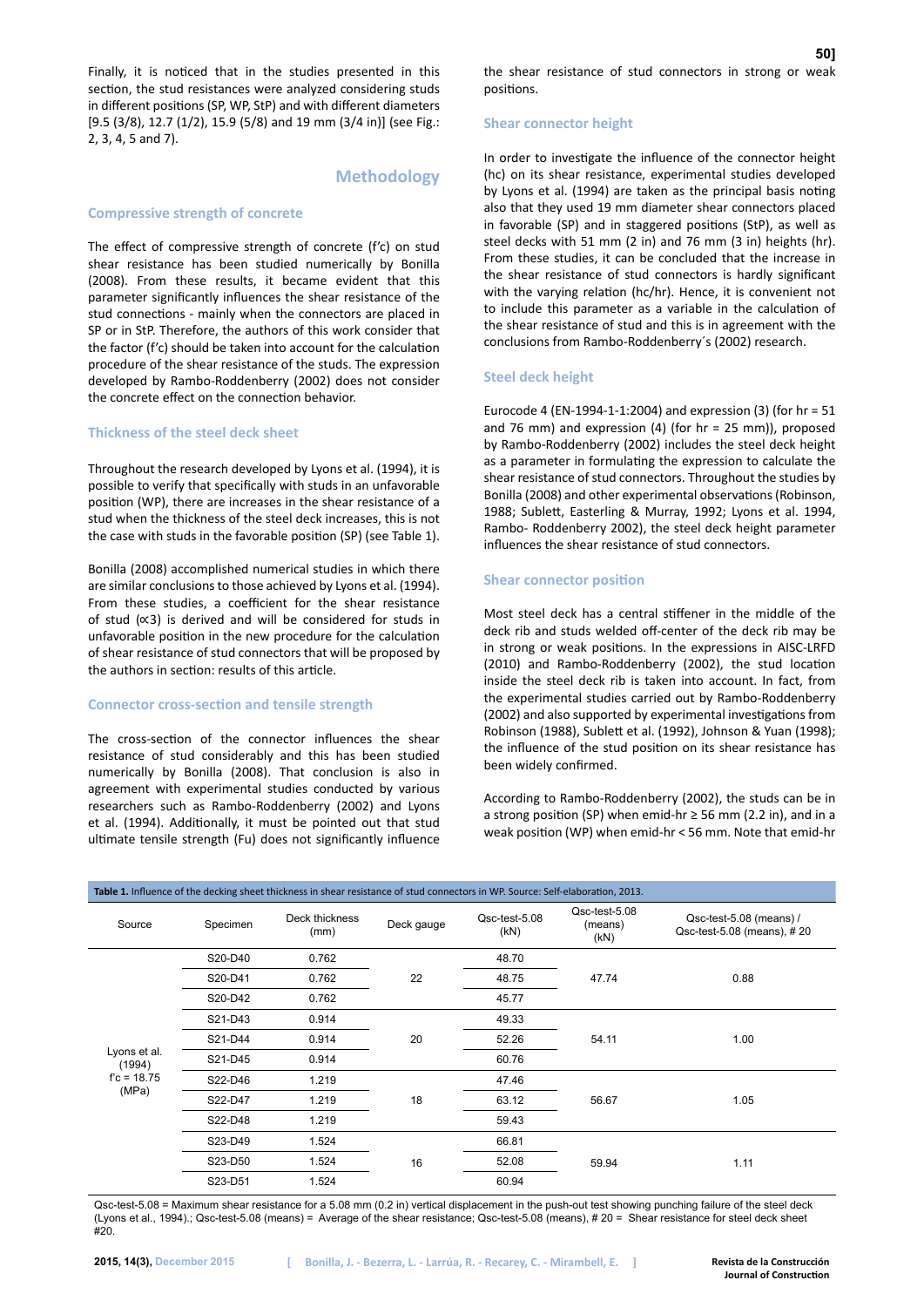is defined as the average distance between stud and the lateral steel deck sheet (as shown in Fig. 1). Moreover, the studies done by Bonilla (2008), using numerical modeling together with some experimental validation from Jayas & Hosain (1988), Robinson (1988), Lyons et al. (1994) and Rambo-Roddenberry (2002) concluded that the strong position (SP) is when emid-hr ≥ 59 mm and the weak position (WP) is considered for emid-hr < 59 mm. Those values are very similar to the value of 56 mm established by Rambo-Roddenberry (2002).

# **Shear resistance of stud connectors in steel deck with 76 mm of height**

Bonilla (2008) carried out an extensive study based upon the processing of results from the numerical simulation of push-out tests and from experimental data reported in the literature by Jayas & Hosain (1988), Robinson (1988), Lyons et al. (1994) and Rambo-Roddenberry (2002). In light of these results, a new model for predicting the shear resistance of headed stud shear connectors is proposed for steel deck with 76 mm in height. For different stud positions in the deck rib (SP, WP, StP – see Figs. 1 and 6) various expressions are established and presented in Table-2. In this table, the column termed "Position" refers to the three positions SP, WP and StP of the stud inside the steel deck rib, and each row specifies two proposed expressions for the prediction of the shear resistance of stud connectors  $(Qsc)$ .

**Table 2.** Proposed expressions for the prediction of the shear resistance of stud connectors ( $Qsc$ ) for steel deck with 76 mm high. Source: Selfelaboration, 2013.

| Position        | <b>Proposed Expressions</b>                                                                                                                                                                      |                                                                         |  |  |  |  |
|-----------------|--------------------------------------------------------------------------------------------------------------------------------------------------------------------------------------------------|-------------------------------------------------------------------------|--|--|--|--|
|                 | General expressions                                                                                                                                                                              | Simplified expressions                                                  |  |  |  |  |
| 1SP             | $Q_{\alpha} = 1.04 \cdot A_{\alpha} \cdot f_{\alpha}^{0.03} \cdot E_{\alpha}^{0.44};$ $R^2 = 0.966$ $Q_{\alpha} = 0.33 \cdot A_{\alpha} \cdot \sqrt{f_{\alpha} \cdot E_{\alpha}};$ $R^2 = 0.952$ |                                                                         |  |  |  |  |
| 1 <sub>WP</sub> | $Q_{1} = 0.81 \cdot A_{1} \cdot f_{1}^{0.35} \cdot E_{1}^{0.44}$ ; $R^{2} = 0.900$                                                                                                               | $Q_w = 0.25 \cdot A_w \cdot \sqrt{f_e \cdot E_e}$ ; $R^2 = 0.820$       |  |  |  |  |
| 1StP            | $Q_{u} = 0.89 \cdot A_{u} \cdot f_{v}^{0.35} \cdot E_{v}^{0.44}$ ; $R^{2} = 0.962$                                                                                                               | $Q_{ze} = 0.28 \cdot A_{ze} \cdot \sqrt{f_e} \cdot E_e$ ; $R^2 = 0.922$ |  |  |  |  |

Note: Single Stud: 1SP: in Strong Position. 1WP: in Weak Position, 1StP: in Staggered Position

Table-2 reports the predicting models derived from regression analyses and for each expression the statistical coefficient of determination, denoted (R2) (R squared) is also reported. The (R2) coefficient indicates how well an expression fits the data points available in Figs. 2 to 5. Also note that 1SP and 1WP mean, respectively, one single stud in strong position and one single stud in weak positions. In Table-2, there are two types of expressions based on the expressions derived by Ollgaard & et. al., (1971) using the product of the compressive strength of the concrete (f'c) and the modulus of elasticity of the concrete (Ec), as well as the cross section area of the steel connector (ASC).

In this article, the expression for solid slabs used by Ollgaard et al. (1971) is modified so as to consider concrete slabs made up with steel deck. The general expressions in Table-2 are obtained here and show different power coefficients for (f'c) and (Ec). The simplified expressions display the product (f'c·Ec) under a square root which is easier for engineering practice. For all cases, reported in Table-2, the statistical coefficient of determination (R2) is close to unity, therefore, meaning that the data fits very well with the proposed expressions in Table-2. Shear resistance of stud connectors in steel deck with 51 mm of height

As in the previous section, Bonilla (2008) proposes expressions for predicting the shear resistance of stud connections for steel deck with 51 mm in height. The difference between this case and the case analyzed before (steel deck with 76 mm in height) is that now, there are even more experimental data available in the literature, such as Rambo-Roddenberry (2002), Lyons et al. (1994) and Sublett et al. (1992).

**Table 3.** Proposed expressions for the prediction of the shear resistance of stud connectors ( $Q$ sc ) for steel deck with 51 mm height. Source: Selfelaboration, 2013.

| Position | <b>Proposed Expressions</b>                                                     |                                                                                 |  |  |  |
|----------|---------------------------------------------------------------------------------|---------------------------------------------------------------------------------|--|--|--|
|          | General expressions                                                             | Simplified expressions                                                          |  |  |  |
| 1SP      | $Q_{u} = 1.13 \cdot A_{u} \cdot f^{333} \cdot E^{0.44}$ ; $R^{2} = 0.943$       | $Q_w = 0.36 \cdot A_w \cdot \sqrt{f_c} \cdot E_c$ ; $R^2 = 0.924$               |  |  |  |
| 1WP      | $Q_{u} = 0.88 \cdot A_{u} \cdot f_{v}^{0.35} \cdot E_{v}^{0.44}; R^{2} = 0.861$ | $Q_{\alpha} = 0.27 \cdot A_{\alpha} \cdot \sqrt{f_c} \cdot E_c$ ; $R^2 = 0.830$ |  |  |  |

Note: 1SP: Strong position, single stud, 1WP: Weak position, single stud.

Columns and rows in Table-3 are organized identically to Table-2 before. Table-3 reports the predicting models derived from the regression analyses achieved using data from Sublett et al. (1992), Lyons et al. (1994) and Rambo-Roddenberry (2002). In Table-3, there are two expressions (general and simplified) for the prediction of the shear resistance of stud connectors (Qsc). The expressions are similar to those in Table-2 using the same power coefficients for the concrete parameters (f'c) and (Ec). In Table-3, it is interesting to note how the expressions present a higher statistical coefficient (R2), both for the stud placed in SP and in WP, meaning that the data fits well in the proposed equations.

Table-3 does not propose a prediction model for studs in (StP) inside the steel deck ribs with 51 mm of height as there is no extensive experimental database for studs in such position so as to allow an accurate regression analysis - as was previously done for steel deck with 76 mm in height. However, even with this limitation, it is believed that the same expressions for StP in Table-2 for steel deck with 76 mm in height can be proposed.

#### **Studs in the same line position**

Based upon studies carried out by Rambo-Roddenberry (2002), it is apparent that increasing from one to two studs in the same position in a deck rib (see Fig. 6), the resistance of each stud is approximately reduced by 85% of the shear resistance of a single stud. Such reduction occurs for both SP and WP. Following the same path, Bonilla (2008) carried out similar comprehensive numerical analyses and concluded that the shear resistance of stud increases to 86.9 % (Bonilla, 2008) instead of 85 % when two connectors are set up inside the same rib of a steel deck slab. Comparing Bonilla's numerical studies with the laboratory testes from Rambo-Roddenberry (2002), it can be concluded that they are consistent and very similar.

Therefore, using Rambo-Roddenberry (2002) and Bonilla (2008) results, it is possible to suggest the implementation of a single reduction coefficient (∝2) in the predicting expression for the shear resistance of stud so that the number of studs inside the steel deck rib can be taken into account. The reduction coefficient (∝2) is suggested to be 0.87. Moreover, Bonilla (2008) showed that (∝2) does not change meaningfully when the steel deck height or the stud positions inside the steel deck rib are considered. Consequently, a value of  $\propto$ 2 = 0.87 may be used no matter what the steel deck height or the stud position is.

Therefore, in this case, the predicting expression for the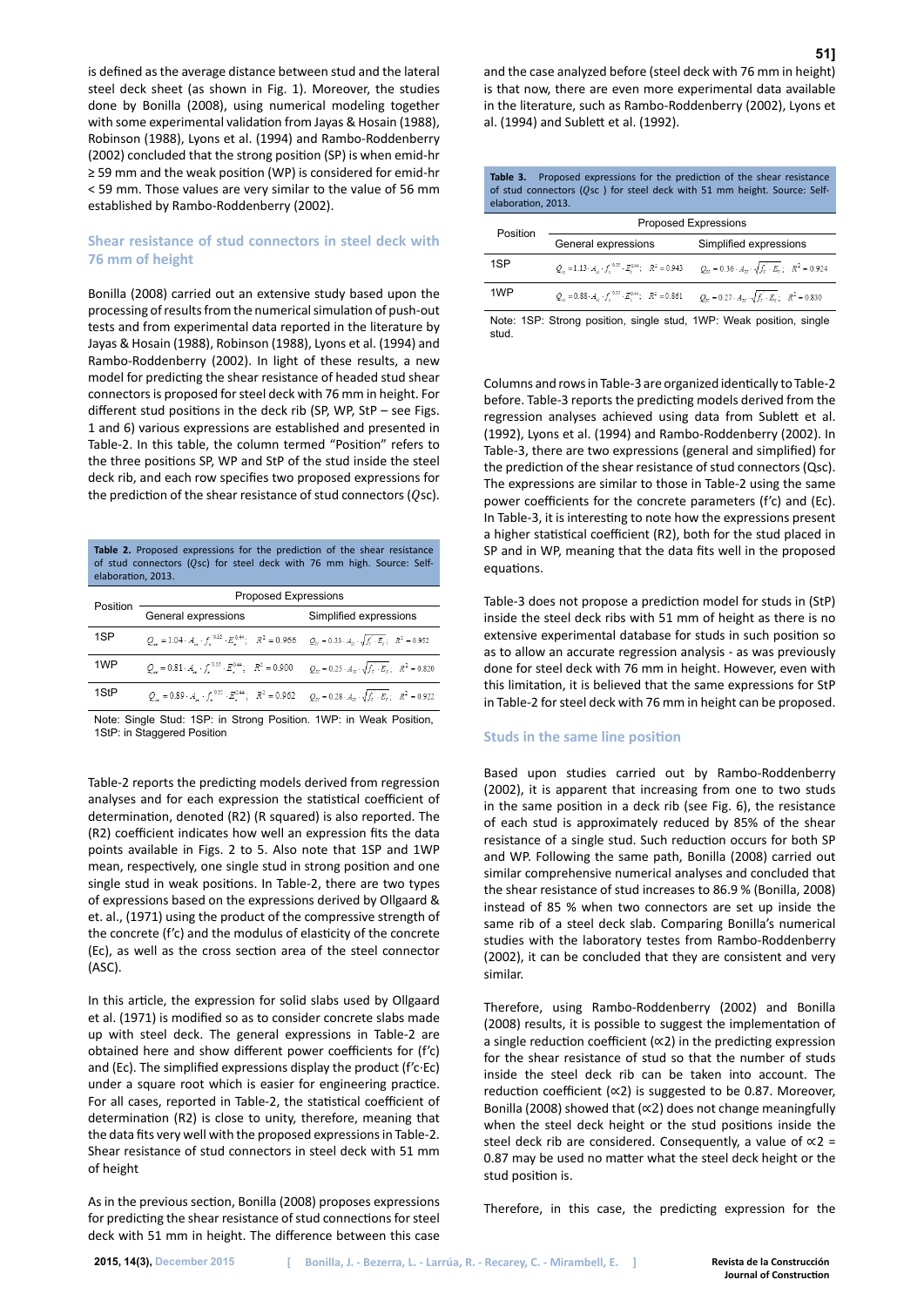shear resistance for two headed studs in SP or WP with the respective coefficient ( $\propto$ 2) is given by: Q2sc-SP = 0.87 $\cdot$ Qsc or Q2sc-WP = 0.87·Qsc; where, Q2sc-SP and Q2sc-WP are, the shear resistance when studs are installed in pairs according their positions (SP or WP); Qsc is the shear resistance of just one connector according to its position (1SP or 1WP).

#### **Studs in staggered position**

Similarly, increasing the number from one to two connectors placed inside the steel deck rib but in staggered position (see Fig. 1(c) reduces the shear resistance of studs when compared to the shear resistance of a single connector in (SP). Based upon Lyons et al. (1994) experimental results and the numerical analyses carried out by Bonilla (2008), it is possible to accept a single reduction factor for the shear resistance of the stud also considering variations in: (i) height of the steel deck and (ii) stud diameters. From Bonilla (2008), it can be concluded that the shear resistance of a stud in StP is approximately 84.1% of the shear resistance when a single stud is placed in SP. Therefore, for steel deck with 51 mm in height, the following predicting expressions are:

$$
Q_{\text{ref-SD}} = 0.84 \cdot \left(0.36 \cdot A_{\text{re}} \cdot \sqrt{f_{\text{e}} \cdot E_{\text{e}}}\right) \approx 0.30 \cdot A_{\text{re}} \cdot \sqrt{f_{\text{e}} \cdot E_{\text{e}}}
$$
 (5)

From the expression (6) the reduction coefficient (∝1) is approximately 0.30. Applying the same procedure in the case of steel deck with 76 mm in height, the following predicting expression (6) for the shear resistance of studs in StP are written as:

$$
Q_{se-SiP} = 0.84 \cdot \left(0.33 \cdot A_{se} \cdot \sqrt{f_e \cdot E_e}\right) \approx 0.28 \cdot A_{se} \cdot \sqrt{f_e \cdot E_e} \tag{6}
$$

The last expression (6) matches the last expression reported in Table-2 but, in that case, based upon regression analysis for studs in StP. Undoubtedly, even following two different approaches, in the case of studs in StP the reduction coefficient (∝1) is approximately 0.28.

#### **Results**

#### **Proposed expressions**

Based on the analyses in the section before, expressions can be proposed for the calculation of the shear resistance of stud connectors. Therefore, in this section, a comparison is made for the stud shear resistance calculated using different methods. For steel decks with hr = 25 mm or hr = 38 mm in height, expression (7) is suggested:

$$
Q_{sc} = \alpha_2 \cdot 3.08 \cdot e^{0.048 \cdot A_{SC} \cdot F_u} \leq 0.8 \cdot A_{sc} \cdot F_u \qquad (7)
$$

Expression (7) shows adequate prediction as can be seen in Table-4. The experimental value (QSC-test) of the shear resistance of stud connectors is compared with the predicting values (Qsc-EC-4, Qsc-LRFD, Qsc-R-R or Qsc-Prop), respectively, using expressions from the AISC-LRFD (2010), Rambo-Roddenberry (2002) ( $\propto$ 2 = 0.85), the Eurocode-4 (EN-1994-1-1:2004) and as proposed here in this paper ( $\alpha$ 2 = 0.87). **Table 4.** Statistical measures considering the different methods studied and steel decks with height hr = 25 mm or hr = 38 mm. Source: Self-elaboration, 2013.

| 25 mm or 38 mm deck height                                                |                                                      |                                                         |                                                        |                                                           |  |  |  |  |
|---------------------------------------------------------------------------|------------------------------------------------------|---------------------------------------------------------|--------------------------------------------------------|-----------------------------------------------------------|--|--|--|--|
| Statistical<br>parameters                                                 | $\mathsf{Q}_{\mathsf{sc}\text{-test}}$ /<br>sc-I RFD | $Q_{\rm sc-test}$ /<br>$sc-R-R$<br>$(\propto 2 = 0.85)$ | $Q_{\rm sc-test}$ /<br>$Q_{\rm sc\text{-}EC\text{-}4}$ | $Q_{\text{sc-test}}$ /<br>sc-Prop<br>$(\propto 2 = 0.87)$ |  |  |  |  |
| Means                                                                     | 0.757                                                | 0.993                                                   | 0.913                                                  | 0.970                                                     |  |  |  |  |
| Max. Value                                                                | 1.008                                                | 1.104                                                   | 1.148                                                  | 1.102                                                     |  |  |  |  |
| Min. Value                                                                | 0.532                                                | 0.938                                                   | 0.739                                                  | 0.920                                                     |  |  |  |  |
| Coeff. Variation                                                          | 0.249                                                | 0.056                                                   | 0.158                                                  | 0.054                                                     |  |  |  |  |
| $0.85 < Q_{\text{sc-test}}$ .<br>$<$ 1 (in %)<br>$Q_{\rm sc\text{-}theo}$ | 41.67                                                | 58.33                                                   | 8.33                                                   | 66.67                                                     |  |  |  |  |
| sc-test <sup>1</sup><br>$< 0.85$ (in %)<br>sc-theo                        | 50.00                                                | 0.00                                                    | 50.00                                                  | 0.00                                                      |  |  |  |  |

For steel decks with 38 mm < hr ≤ 76 mm in height, expression (8) is suggested:

$$
Q_{\rm sc} = \alpha_{\rm 1} \cdot \alpha_{\rm 2} \cdot \alpha_{\rm 5} \cdot A_{\rm sc} \cdot \sqrt{f'_{\rm c} \cdot E_{\rm c}} \leq 0.8 \cdot A_{\rm sc} \cdot F_{\rm c} \tag{8}
$$

In expression (8), the term (∝1) takes into account the stud position (its value can be inferred from a regression model shown in Table 2 and 3). The term (∝2) considers the number of connectors inside the steel deck rib. For connectors placed in staggered position, the unit value for (∝1) is adopted. The terms (∝3) for studs in weak position are inferred from Table-1. See Table-5. In expressions (7) and (8), f'c is the compressive strength of the concrete (MPa) and Fu is the ultimate tensile strength of the material of the stud (MPa). Asc is the area of the stud cross-section (m2), Ec is the concrete Module of Elasticity (MPa) and Qsc is the shear resistance of the stud connector (MN).

Through the expressions (7) and (8), a limit of 0.8·Asc·Fu is established as set out in the Eurocode-4 (EN-1994-1-1:2004) and experimental studies carried out by Rambo-Roddenberry (2002) where such limitation is enforced. Moreover, those studies also indicate that the connector is working under a combined stress state of shearing, bending and traction and therefore the limiting of 0.8·Asc·Fu was established lower than its traction resistance Asc·Fu.

In Fig. 7, the behavior regarding the shear resistance prediction is represented in a graph form based upon the expression (8) here proposed for steel decks with 38 mm < hr ≤ 76 mm in height. Note in Fig. 7 a considerable improvement in the prediction of the shear resistance of stud in front of the existing methods - given the adequate precision observed in Fig. 7. These aspects can be noted in Table-6 where there is a set of statistical data, indicative of the result patterns through the relation (QSC-test./QSC-theo – where QSC-theo can be Qsc-EC-4 or Qsc-LRFD or Qsc-R-R or Qsc-Prop). The coefficient of variation for the procedure proposed is reported in Table-6, and the value of 18.50 (for  $hr = 76$  mm = 3 in) is the lowest value in comparison to the other methods studied.

Conversely, the average value in the relation (Qsc-test/ Qsc-theo) shows a significant improvement in relation to the non-overestimation of shear resistance of stud connectors if compared to the method in the AISC-LRFD (2010) considered a little more rational than the value in the Eurocode-4 (EN-194-1-1:2004), due to its high conservatism in some situations. In other situations, as with studs in an unfavorable position,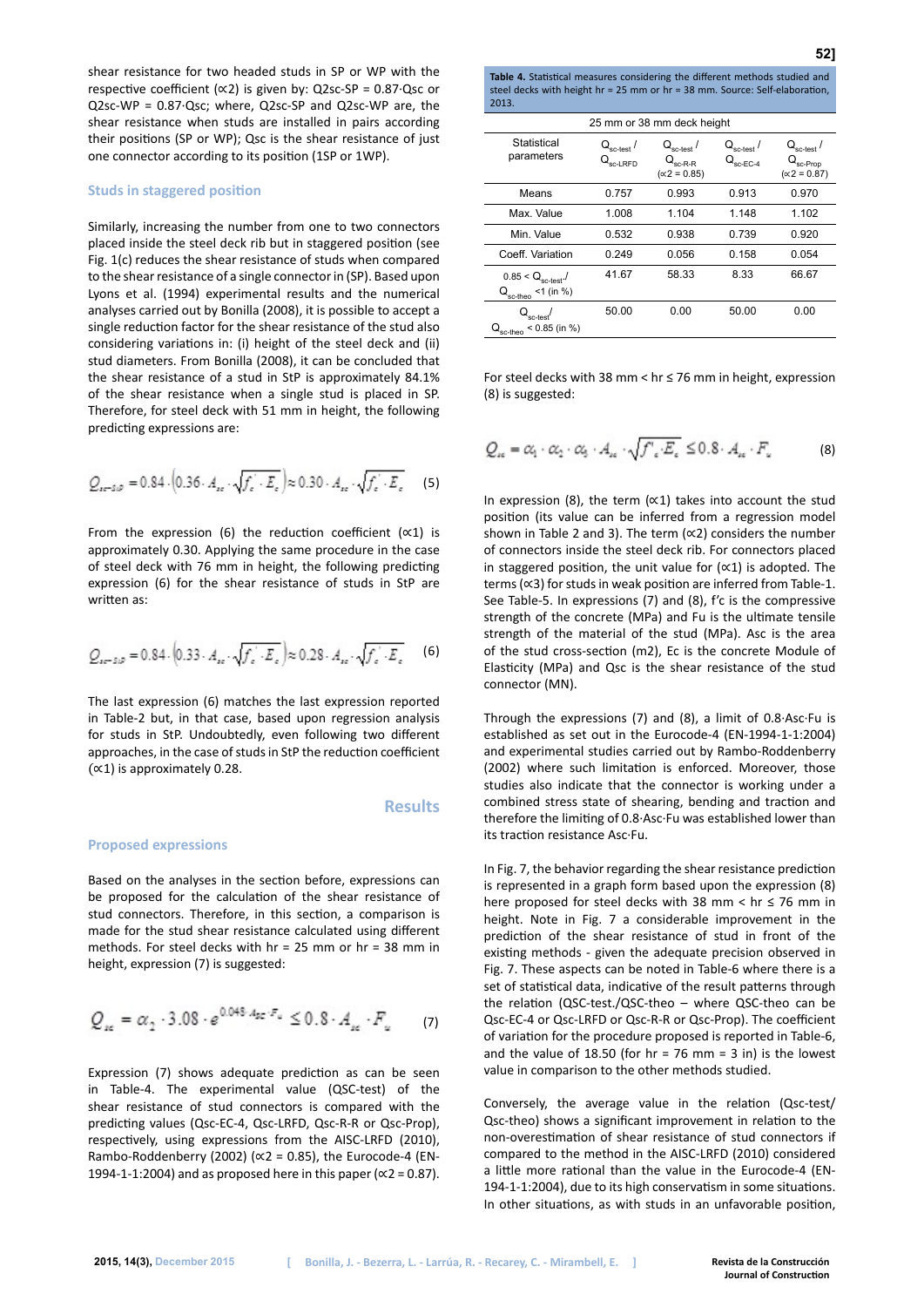the same methods overestimate the shear resistance of stud connectors.

| Table 5. Shear resistance coefficients. Source: Self-elaboration, 2013. |                                                 |                  |                                   |                                   |  |  |  |
|-------------------------------------------------------------------------|-------------------------------------------------|------------------|-----------------------------------|-----------------------------------|--|--|--|
| Coeffi-                                                                 |                                                 | Deck height (hr) |                                   |                                   |  |  |  |
| cients                                                                  | Criterion                                       | $hr \leq 38$ mm  | $38$ <hr <math=""/> \leq 60<br>mm | $60$ <hr <math=""/> \leq 80<br>mm |  |  |  |
|                                                                         | 1SP<br>$(e_{mid\text{-}hr} \geq 56 \text{ mm})$ |                  | 0.36                              | 0.33                              |  |  |  |
| $\alpha$ 1                                                              | 1StP                                            |                  | 0.30                              | 0.28                              |  |  |  |
|                                                                         | 1WP<br>$(emid-hr< 56 mm)$                       |                  | 0.27                              | 0.25                              |  |  |  |
|                                                                         |                                                 |                  | $hr \leq 80$ mm                   |                                   |  |  |  |
| $\propto$ 2                                                             | Single Stud in<br>SP, WP or StP                 |                  | 1.00                              |                                   |  |  |  |
|                                                                         | Pairs of Studs in<br>SP or WP                   |                  | 0.87                              |                                   |  |  |  |
|                                                                         |                                                 |                  | $hr \leq 38$ mm                   | $38 < hr \leq 80$<br>mm           |  |  |  |
| $\alpha$ 3                                                              | SP, StP - any Gauge                             |                  |                                   | 1.00                              |  |  |  |
|                                                                         |                                                 | Gauge 22         | ۰                                 | 0.88                              |  |  |  |
|                                                                         | In WP                                           | Gauge 20         |                                   | 1.00                              |  |  |  |
|                                                                         |                                                 | Gauge 18         |                                   | 1.05                              |  |  |  |
|                                                                         |                                                 | Gauge 16         |                                   | 1.11                              |  |  |  |

**Figure 7**. Comparison of the shear resistance of stud connectors in steel deck based upon tests (Qsc-test) and expressions proposed in this research (Qsc-Prop), for (a) 51 mm and (b) 76 and 80 mm in height. Source: Selfelaboration, 2013.



Conversely, the average value in the relation (Qsc-test/ Qsc-theo) shows a significant improvement in relation to the non-overestimation of shear resistance of stud connectors if compared to the method in the AISC-LRFD (2010) considered a little more rational than the value in the Eurocode-4 (EN-194-1-1:2004), due to its high conservatism in some situations. In other situations, as with studs in an unfavorable position, the same methods overestimate the shear resistance of stud connectors.

# **Results Analysis and Discussion**

Examining Table-6, it is important to examine the statistical parameter. From this table, compared to the other methods, the proposed procedure shows a better precision in the determination of the shear resistance of stud connectors especially for studs in unfavorable positions. This can be seen, comparing the proposed procedure predicting results in Fig. 7 with Figs. 3, 4 and 5 where the other procedures, respectively, AISC-LRFD (2010), Eurocode-4 (EN-1994-1-1:2004) and Rambo-Roddenberry (2002) show a trend towards nonconservative values while the proposed procedure (Fig. 7) shows a trend towards conservative values.

# **Conclusions**

A simple and new practical calculation procedure based on numerical and experimental results was proposed and improved the precision in the prediction of shear resistance of stud connectors. Statistical analyses show that the new procedure, in comparison with other methods currently used, considerably improves the prediction of shear resistance of stud connectors in steel-concrete composite beams with concrete slab made of steel deck with ribs perpendicular to the longitudinal axis of the steel I-beam section.

The concrete properties have great influence on the shear resistance of stud, mainly when the studs are in strong or in staggered positions. Experimental and numerical results made clear that the stud position is an important factor, and has to be taken into consideration for the calculation of the shear resistance of stud. In increasing steel deck thickness, i.e. steel deck gauge, there is an increase in the shear resistance of stud when studs are placed in weak position.

# **Acknowledgements**

The authors would like to acknowledge a research grant provided by CAPES (Coordination for the Improvement of Higher Level Personnel, Brazil) and the support given by the University of Brasilia (UnB) to develop this research.